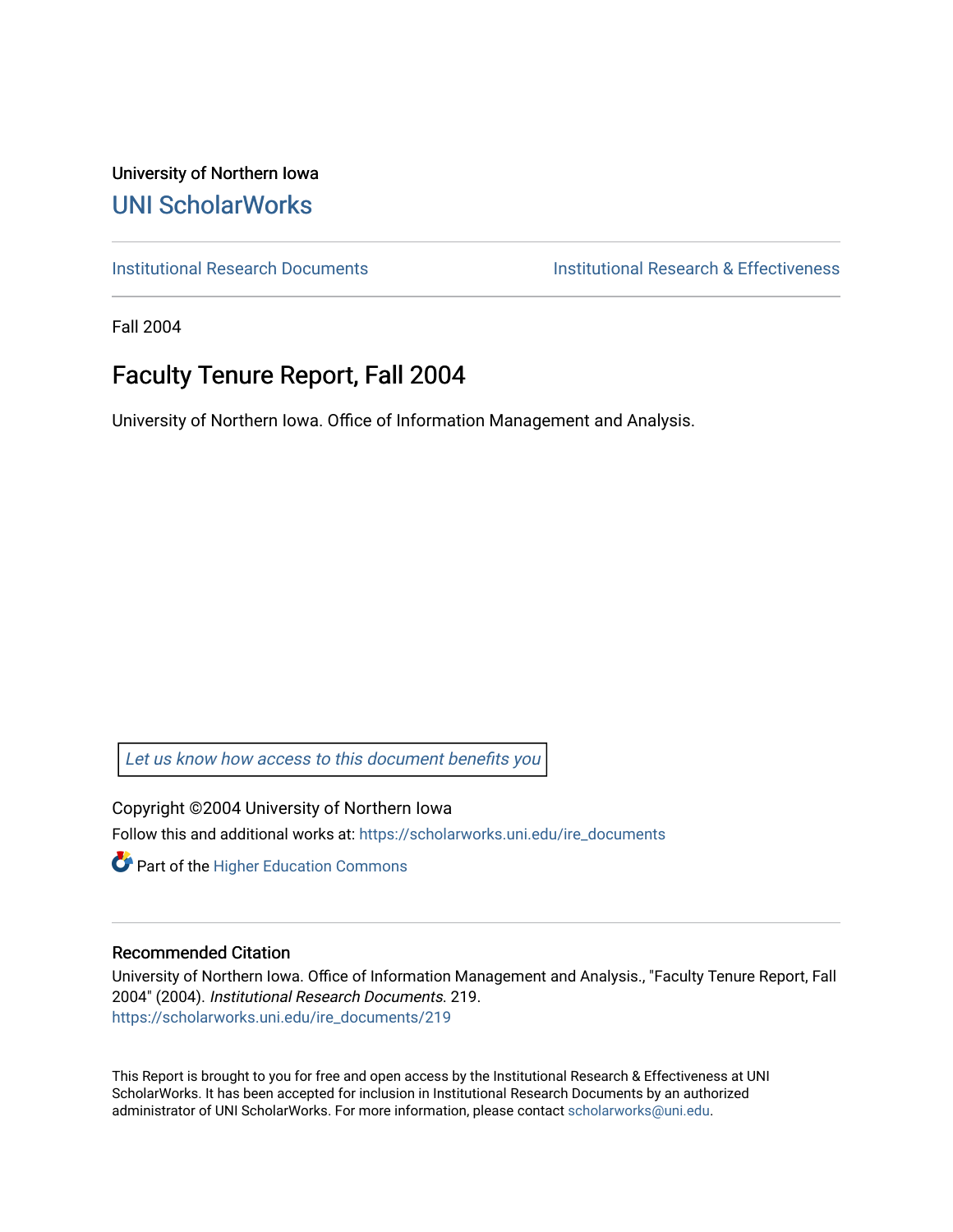#### **Table 1 Tenured Faculty and Non-Tenured Faculty on Tenure Track University of Northern Iowa: Fall 2004**

|                                |           |    |        |           |   |           |   |            |      |        |          |          |    |    |           |           |   |        |               |       | % of                | $%$ of  |
|--------------------------------|-----------|----|--------|-----------|---|-----------|---|------------|------|--------|----------|----------|----|----|-----------|-----------|---|--------|---------------|-------|---------------------|---------|
|                                |           |    | Assoc. |           |   | Asst.     |   |            |      |        |          |          |    |    |           |           |   |        |               |       | <b>Tenure Track</b> | Total   |
| <b>COLLEGE/DEPARTMENT</b>      | Professor |    |        | Professor |   | Professor |   | Instructor | Male | Female |          | Minority |    |    | Full-time | Part-time |   | Totals |               |       | Faculty             | Faculty |
| <b>Business Administration</b> |           | NT |        |           |   |           |   | N٦         |      |        | N        |          | N٦ |    |           |           | N |        | N٦            | Other | Tenured             | Tenured |
| Accounting                     | 4         |    |        | 0         | 3 |           | 0 |            | 8    |        |          | 0        |    | 6  |           | 3         | 0 | 9      | າ             | 2     | 81.8                | 69.2    |
| Economics                      | 4         |    | 4      | 0.        |   |           | 0 |            | 8    |        |          |          |    | 8  |           | 0         | 0 | 8      | $\mathcal{P}$ | -3    | 80.0                | 61.5    |
| Finance                        | 4         |    |        | 0         |   |           | 0 |            | 6    |        | $\Omega$ |          |    | 6  |           |           |   | 6      | ົ             | -3    | 75.0                | 54.5    |
| Management                     | 9         |    | 8      |           |   |           | Ω |            | 13   |        |          |          |    | 14 | 3         | 3         |   |        | 3             | 13    | 85.0                | 51.5    |
| Marketing                      | 3         |    |        | 0         |   |           |   |            |      |        |          |          |    | 6  |           |           |   | 6      |               |       | 75.0                | 66.7    |
| <b>College Total</b>           | 24        |    | 19     |           |   | 10        | 0 | 0          | 40   | b      |          |          |    | 40 | 11        | b         | 0 | 46     | 11            | 22    | 80.7                | 58.2    |

|                                                         |          |           |    |           |          |              |           |            |          |    |      |        |    |              |          |     |           |           |    |     |        |       | $%$ of              | % of    |
|---------------------------------------------------------|----------|-----------|----|-----------|----------|--------------|-----------|------------|----------|----|------|--------|----|--------------|----------|-----|-----------|-----------|----|-----|--------|-------|---------------------|---------|
|                                                         |          |           |    | Assoc.    |          |              | Asst.     |            |          |    |      |        |    |              |          |     |           |           |    |     |        |       | <b>Tenure Track</b> | Total   |
| <b>COLLEGE/DEPARTMENT</b>                               |          | Professor |    | Professor |          |              | Professor | Instructor |          |    | Male | Female |    | Minority     |          |     | Full-time | Part-time |    |     | Totals |       | Faculty             | Faculty |
| Education                                               |          | NT        |    |           | NΤ       |              | N1        |            | N        |    |      |        | Νl |              |          |     |           |           | N1 |     | NĪ     | Other | Tenured             | Tenured |
| Curriculum & Instruction                                |          | 0         |    |           |          |              |           |            |          |    | O    | 3      |    | $\mathbf{0}$ |          |     |           |           |    |     |        |       | 100.0               | 66.7    |
| Educational Leadership, Counseling & Postsecondary Edu. | 3        | 0         |    |           |          | <sup>0</sup> | З         | O          | ∩        | 4  | 2    | 3      |    |              |          |     | з         | $\Omega$  |    |     |        | 4     | 70.0                | 50.0    |
| Educational Psychology & Foundations                    | 3        | $\Omega$  |    | 12        | 0        | 3            | 4         | 0          | $\Omega$ | 13 | 0    | 5      |    |              | 0        | 17  | 4         |           | 0  | 18  | 4      | 4     | 81.8                | 69.2    |
| School of Health, Physical Education & Leisure Services | 13       | $\Omega$  |    | 9         | 0        | $\Omega$     | 10        | 3          | $\Omega$ | 13 | 5    | 12     | 5  |              |          | 25  | 10        | $\Omega$  | 0  | 25  | 10     | 17    | 71.4                | 48.1    |
| <b>Special Education</b>                                | 6        | $\Omega$  |    |           | 0        | $\Omega$     |           | 0          | $\Omega$ | 4  | 0    | 5.     |    | 0            | $\Omega$ | g   |           | $\Omega$  | 0  | 9   |        | 5     | 81.8                | 56.3    |
| Teaching                                                | 9        | $\Omega$  |    | 15        | $\Omega$ | 3            |           | 9          | 6        | 14 | 3    | 22     | 10 | 4            |          | 36  | 13        | $\Omega$  | 0  | 36  | 13     | 15    | 73.5                | 56.3    |
| Price Lab. School                                       | $\Omega$ | $\Omega$  |    |           | 0        | $\Omega$     |           | 15         | 9        | ี  | 4    | 12     |    |              | 0        |     | 9         |           |    | 18  | 9      | 19    | 66.7                | 39.1    |
| <b>College Total</b>                                    | 35       | 0         | 47 |           | 0        | 8            | 26        | 27         | 15       | 55 | 14   | 62     | 27 | 9            | 3        | 115 | 41        |           | 0  | 117 | 41     | 66    | 74.1                | 52.2    |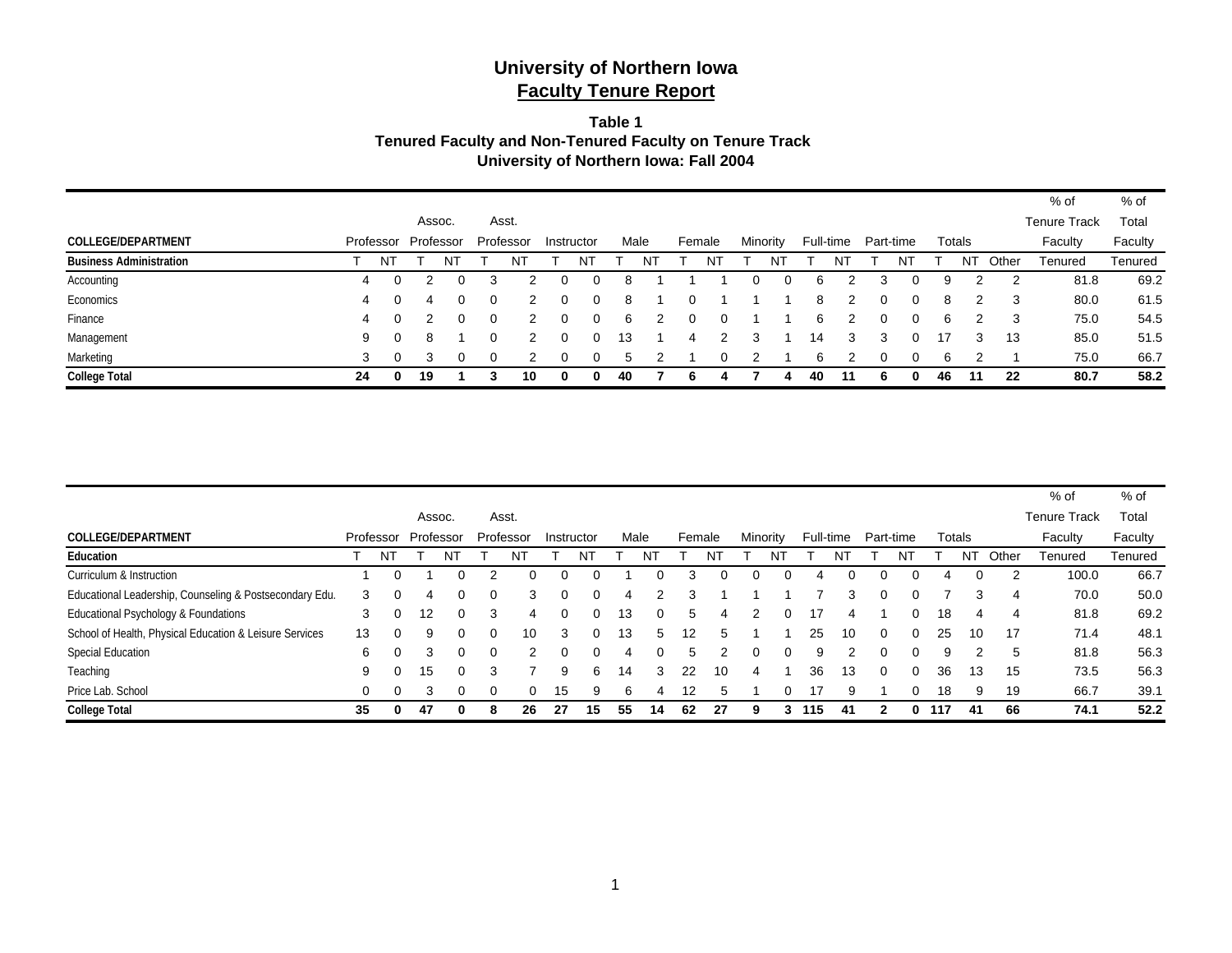#### **Table 1 (Cont.) Tenured Faculty and Non-Tenured Faculty on Tenure Track University of Northern Iowa: Fall 2004**

|                                 |           |          |           |          |          |           |   |            |      |    |        |          |          |          |           |    |           |          |     |        |       | % of                | % of    |
|---------------------------------|-----------|----------|-----------|----------|----------|-----------|---|------------|------|----|--------|----------|----------|----------|-----------|----|-----------|----------|-----|--------|-------|---------------------|---------|
|                                 |           |          | Assoc.    |          |          | Asst.     |   |            |      |    |        |          |          |          |           |    |           |          |     |        |       | <b>Tenure Track</b> | Total   |
| <b>COLLEGE/DEPARTMENT</b>       | Professor |          | Professor |          |          | Professor |   | Instructor | Male |    | Female |          | Minority |          | Full-time |    | Part-time |          |     | Totals |       | Faculty             | Faculty |
| <b>Humanities and Fine Arts</b> |           | N1       |           | N        |          | N1        |   | N          |      | N  |        |          |          | N.       |           | N  |           | NT       |     | N1     | Other | Tenured             | Tenured |
| Art                             | 9         | $\Omega$ | 4         | 0        | $\Omega$ | 3         | 0 | $\Omega$   | 9    |    |        |          |          | 0        | 13        | 3  |           |          | 13  | з      | 5     | 81.3                | 61.9    |
| <b>Communication Studies</b>    | 8         | $\Omega$ | 13        | $\Omega$ | $\Omega$ | 2         | 0 | $\Omega$   |      |    | 14     |          | 3        | $\Omega$ | 21        | 2  | $\Omega$  | $\Omega$ | 21  | 2      | 10    | 91.3                | 63.6    |
| <b>Communicative Disorders</b>  | 3         | $\Omega$ |           | 0        | $\Omega$ |           | ი | 0          | 4    | 0  |        |          | 0        | 0        | :5        |    | O         |          | 5   |        | 5     | 83.3                | 45.5    |
| English Language & Literature   |           | $\Omega$ | 14        | 0        |          |           | 0 | $\Omega$   | 14   | 4  | 8      | 3        | 4        | $\Omega$ | 21        |    |           |          | 22  |        | 9     | 75.9                | 57.9    |
| Modern Languages                | 3         | $\Omega$ |           | 0        | $\Omega$ | 4         | O | 0          | 5    |    | 5      | 3        |          |          | 9         | Δ  |           |          | 10  | 4      | 5     | 71.4                | 52.6    |
| School of Music                 | 10        | $\Omega$ | 8         | 0        | າ        |           |   |            | 15   | 4  | 5      |          |          |          | 20        | 8  | $\Omega$  |          | 20  | 8      | 14    | 71.4                | 47.6    |
| Philosophy & Religion           | 3         | $\Omega$ |           | 0        | $\Omega$ | 3         | ი | $\Omega$   | 5    | 3  | 5      |          |          | 0        | 10        | 3  | $\Omega$  |          | 10  | 3      | 5     | 76.9                | 55.6    |
| Theatre                         | 3         | $\Omega$ | 5         | $\Omega$ | $\Omega$ |           | 0 | $\Omega$   | 4    |    | 4      | $\Omega$ | $\Omega$ | 0        | 8         |    | ∩         | $\Omega$ | 8   |        |       | 88.9                | 80.0    |
| <b>College Total</b>            | 46        | 0        | 60        | 0        | 3        | 28        | 0 |            | 63   | 16 | 46     | 13       | 12       | 3        | 107       | 29 |           |          | 109 | 29     | 54    | 79.0                | 56.8    |

|                           |    |                |           |        |          |               |            |    |      |          |   |    |          |    |           |           |   |    |                |                | $%$ of              | $%$ of  |
|---------------------------|----|----------------|-----------|--------|----------|---------------|------------|----|------|----------|---|----|----------|----|-----------|-----------|---|----|----------------|----------------|---------------------|---------|
|                           |    |                |           | Assoc. |          | Asst.         |            |    |      |          |   |    |          |    |           |           |   |    |                |                | <b>Tenure Track</b> | Total   |
| <b>COLLEGE/DEPARTMENT</b> |    | Professor      | Professor |        |          | Professor     | Instructor |    | Male | Female   |   |    | Minority |    | Full-time | Part-time |   |    | Totals         |                | Faculty             | Faculty |
| <b>Natural Sciences</b>   |    | ΝT             |           | N1     |          | N             | N٦         |    |      |          | N |    |          |    |           |           | N |    | N <sub>1</sub> | Other          | Tenured             | Tenured |
| Biology                   | 12 | $\Omega$       | 11        |        |          |               | 0          | 14 | 3    | 9        |   |    |          | 23 | 5         |           |   | 23 | 5              | 8              | 82.1                | 63.9    |
| Chemistry                 | 6  | $\overline{0}$ | 4         |        |          |               | $\Omega$   | 9  |      | 2        |   |    | 0        | 11 | 2         | 0         |   | 11 | 2              | 3              | 84.6                | 68.8    |
| <b>Computer Science</b>   |    | $2 \quad 0$    | 5         | 0      | $\Omega$ |               | 0          | 6  |      |          |   |    | 0        |    |           | 0         |   |    |                |                | 87.5                | 77.8    |
| Earth Science             | 5  | - 0            | 4         | 0      | $\Omega$ |               | $\Omega$   | 8  |      |          |   |    | 0        | 9  |           | $\Omega$  |   | 9  | $\Omega$       | 2              | 100.0               | 81.8    |
| Industrial Technology     | 8  | - 0            |           |        | 0        |               | $\Omega$   | 10 |      | $\Omega$ |   |    | -4       | 10 | 8         | $\Omega$  |   | 10 | 8              | 9              | 55.6                | 37.0    |
| Mathematics               | 8  | $\overline{0}$ | 9         | 0      | 0        | $\mathcal{D}$ | $\Omega$   | 14 | 2    | 4        |   |    |          | 18 | 5         | 0         |   | 18 | 5              | 6              | 78.3                | 62.1    |
| Physics                   | 3  | $\overline{0}$ |           |        |          |               | $\Omega$   |    |      | 0        |   |    |          |    |           |           |   |    |                | $\overline{2}$ | 87.5                | 70.0    |
| <b>College Total</b>      | 44 | 0              | 39        | 2      |          | 20            | 0          | 68 | 15   | 17       |   | 11 | 6        | 85 | 22        | 0         |   | 85 | 22             | -31            | 79.4                | 61.6    |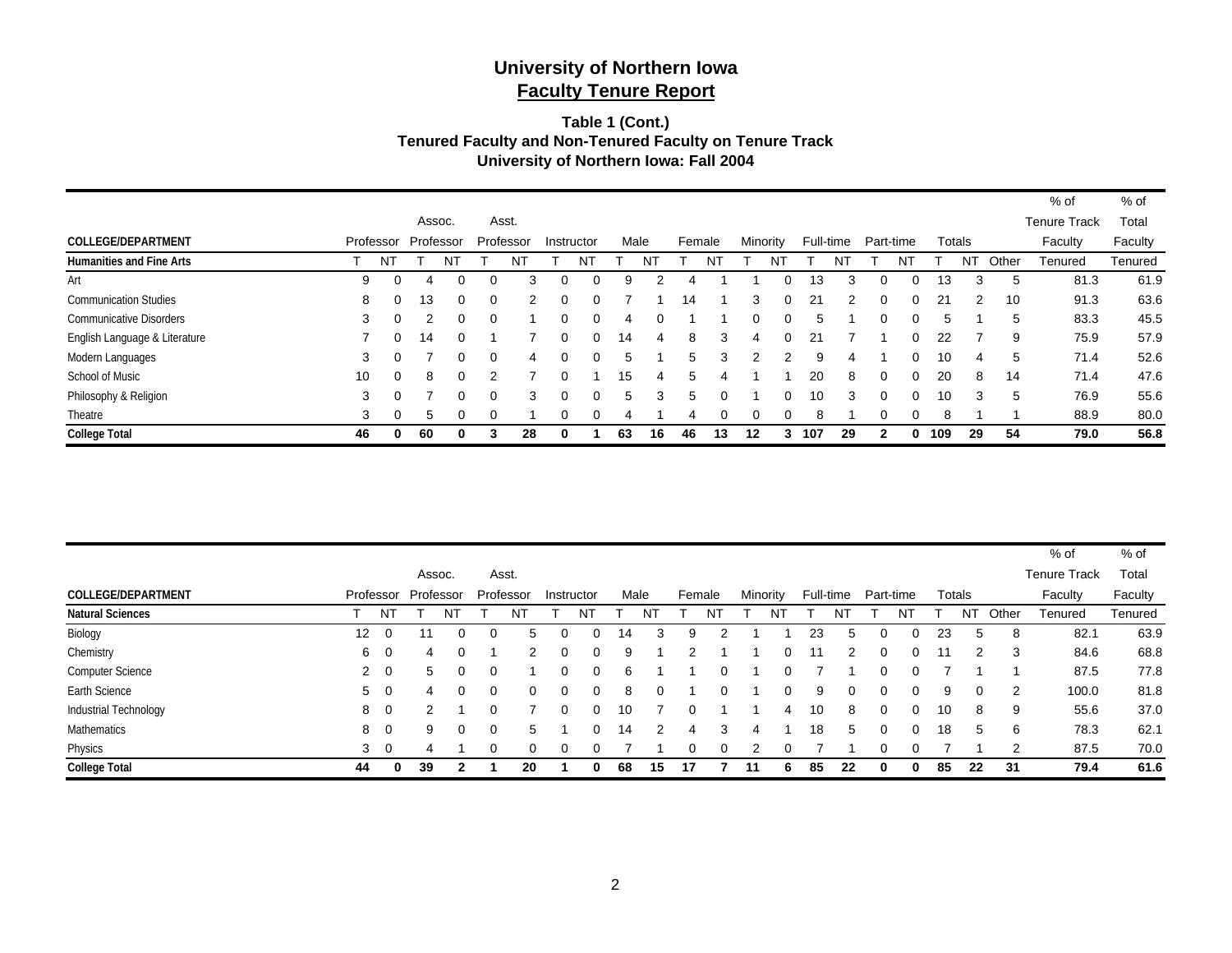#### **Table 1 (Cont.) Tenured Faculty and Non-Tenured Faculty on Tenure Track University of Northern Iowa: Fall 2004**

|                                        |    |           |           |   |          |           |   |            |    |      |        |    |          |          |    |           |           |   |    |        |       | % of                | % of    |
|----------------------------------------|----|-----------|-----------|---|----------|-----------|---|------------|----|------|--------|----|----------|----------|----|-----------|-----------|---|----|--------|-------|---------------------|---------|
|                                        |    |           | Assoc.    |   |          | Asst.     |   |            |    |      |        |    |          |          |    |           |           |   |    |        |       | <b>Tenure Track</b> | Total   |
| <b>COLLEGE/DEPARTMENT</b>              |    | Professor | Professor |   |          | Professor |   | Instructor |    | Male | Female |    | Minority |          |    | Full-time | Part-time |   |    | Totals |       | Faculty             | Faculty |
| <b>Social and Behavioral Sciences</b>  |    | N         |           | N |          | N         |   | N          |    | N    |        |    |          | N        |    |           |           |   |    | N1     | Other | Tenured             | Tenured |
| Design, Family & Consumer Sciences     |    | 0         | 4         |   |          |           | 0 | 0          | з  |      | 3      | з  | 0        |          | 6  | h         |           |   | 6. | 5      | 5     | 54.5                | 33.3    |
| Geography                              | 4  | ∩         | 4         | 0 | 0        |           | o |            |    |      |        |    |          |          | 8  |           | ∩         |   | 8  |        | 2     | 88.9                | 25.0    |
| History                                | 5  |           | 13        | 0 | $\Omega$ | 4         | 0 | $\Omega$   | 14 |      | 4      |    |          | 0        | 18 | 4         | $\Omega$  |   | 18 | 4      | 4     | 81.8                | 33.3    |
| <b>Political Science</b>               | 3  |           | 5         |   | ∩        | 5         |   | $\Omega$   | 8  | 2    | ∩      | 3  |          | $\Omega$ | 8  | 5         |           |   | 8  | 5      | 3     | 61.5                | 38.5    |
| Psychology                             | 6  | $\Omega$  | 6         | 0 | $\Omega$ | 8         | n |            |    | 6    | 5      |    |          | $\Omega$ | 12 | 8         | ∩         |   | 12 | 8      | 3     | 60.0                | 42.1    |
| Social Work                            | 5  |           | 4         |   | $\Omega$ | 4         |   | 0          | 6  |      | 3      | 3  | 0        |          | 9  | 4         | ∩         | 0 | 9  | 4      | 3     | 69.2                | 36.4    |
| Sociology, Anthropology, & Criminology |    | 0         | 6         |   |          |           |   | 0          | 9  |      |        |    |          |          | 12 |           |           |   | 13 |        | 3     | 65.0                | 41.2    |
| <b>College Total</b>                   | 31 | 0         | 42        |   |          | 34        |   | 0          | 54 | 17   | 20     | 17 |          |          | 73 | 34        |           |   | 74 | 34     | 23    | 68.5                | 56.5    |

|                                                    |     |           |           |   |    |           |    |            |     |      |        |    |    |          |     |           |           |    |     |        |       | $%$ of              | % of      |
|----------------------------------------------------|-----|-----------|-----------|---|----|-----------|----|------------|-----|------|--------|----|----|----------|-----|-----------|-----------|----|-----|--------|-------|---------------------|-----------|
|                                                    |     |           | Assoc.    |   |    | Asst.     |    |            |     |      |        |    |    |          |     |           |           |    |     |        |       | <b>Tenure Track</b> | Total     |
|                                                    |     | Professor | Professor |   |    | Professor |    | Instructor |     | Male | Female |    |    | Minority |     | Full-time | Part-time |    |     | Totals |       | Faculty             | Faculty   |
|                                                    |     | N1        |           | N |    | N.        |    | Νī         |     | NT   |        |    |    | NT       |     | N         |           | N٦ |     | NT     | Other | Tenured             | Tenured   |
| <b>Continuing Education &amp; Special Programs</b> | 0   | 0         |           |   | 0  | $\Omega$  |    |            |     |      |        |    |    |          |     |           |           | 0  |     |        |       | <b>NA</b>           | <b>NA</b> |
| Library                                            | 4   | 0         | 8         |   |    | 4         |    | 0          | 6   |      | 8      |    |    |          | 13  |           |           | 0  | 14  | 5      | 0     | 73.7                | 73.7      |
| Total                                              | 4   | 0         | 8         |   |    |           |    | 0          | 6   |      | 8      |    |    | 0        | 13  |           |           | 0  | 14  | 5      |       | 73.7                | 70.0      |
|                                                    |     |           |           |   |    |           |    |            |     |      |        |    |    |          |     |           |           |    |     |        |       |                     |           |
| UNIVERSITY TOTAL                                   | 184 |           | 0215      |   | 18 | 122       | 28 | 16.        | 286 | 73.  | 159    | 69 | 47 | 21       | 433 | 142       | 12        | 0  | 445 | 142    | 197   | 75.8                | 56.8      |

\*University of Northern Iowa Instructional Staff Data supplied by Information Technology Services.

Report Prepared by Office of Information Management & Analysis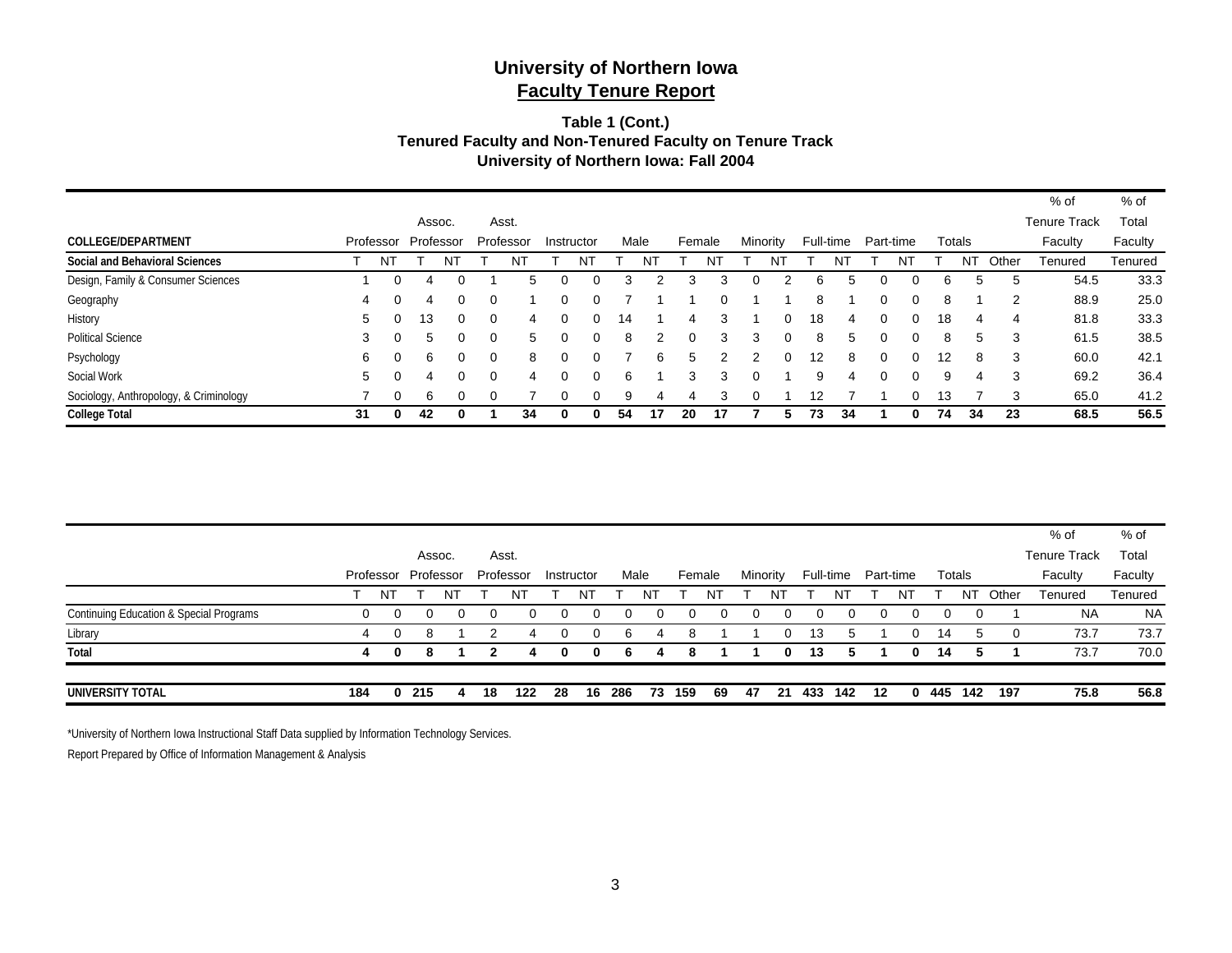### **Table 2 Faculty Not on Tenure Track University of Northern Iowa: Fall 2004**

|                                |           |           | Other        |      |        |          |           |           |       |
|--------------------------------|-----------|-----------|--------------|------|--------|----------|-----------|-----------|-------|
| <b>COLLEGE/DEPARTMENT</b>      | Adjunct/  | Visiting/ | Non-Tenure   |      |        |          |           |           |       |
| <b>Business Administration</b> | Temporary | Term      | <b>Track</b> | Male | Female | Minority | Full-time | Part-time | Total |
| Accounting                     | ◠         | 0         | 0            |      | 0      | 0        | 0         | 2         | 2     |
| Economics                      | 0         | 3         | 0            |      | 2      |          | 3         |           | 3     |
| Finance                        | 3         | 0         | 0            |      |        |          | 0         | 3         | 3     |
| Management                     | 10        | 3         | 0            | 8    | 5      | 2        | 6         |           | 13    |
| Marketing                      |           | 0         | 0            |      |        |          | 0         |           |       |
| <b>College Total</b>           | 16        | 6         | 0            | 13   | 9      | 4        | 9         | 13        | 22    |

|                                                         |           |           | Other      |          |        |          |           |           |       |
|---------------------------------------------------------|-----------|-----------|------------|----------|--------|----------|-----------|-----------|-------|
| COLLEGE/DEPARTMENT                                      | Adjunct/  | Visiting/ | Non-Tenure |          |        |          |           |           |       |
| Education                                               | Temporary | Term      | Track      | Male     | Female | Minority | Full-time | Part-time | Total |
| Curriculum & Instruction                                |           |           | . ա        | $\Omega$ | 2      |          |           | 0         | 2     |
| Educational Leadership, Counseling & Postsecondary Edu. | 4         | 0         | 0          | 0        | 4      | 0        |           | 3         |       |
| Educational Psychology & Foundations                    | 4         |           | 0          | 3        |        | 0        | 0         |           | 4     |
| School of Health, Physical Education & Leisure Services | 10        |           | 0          |          | 10     | 0        | 14        | 3         | 17    |
| Special Education                                       | 4         |           | $\Omega$   |          | 4      | 2        | 2         | 3         | 5     |
| Teaching                                                |           | 8         | $\Omega$   | 3        | 12     | 0        | 13        | າ         | 15    |
| Price Lab. School                                       | 19        |           |            | 5        | 14     |          | 5         | 14        | 19    |
| <b>College Total</b>                                    | 49        | 17        |            | 19       | 47     | 2        | 37        | 29        | 66    |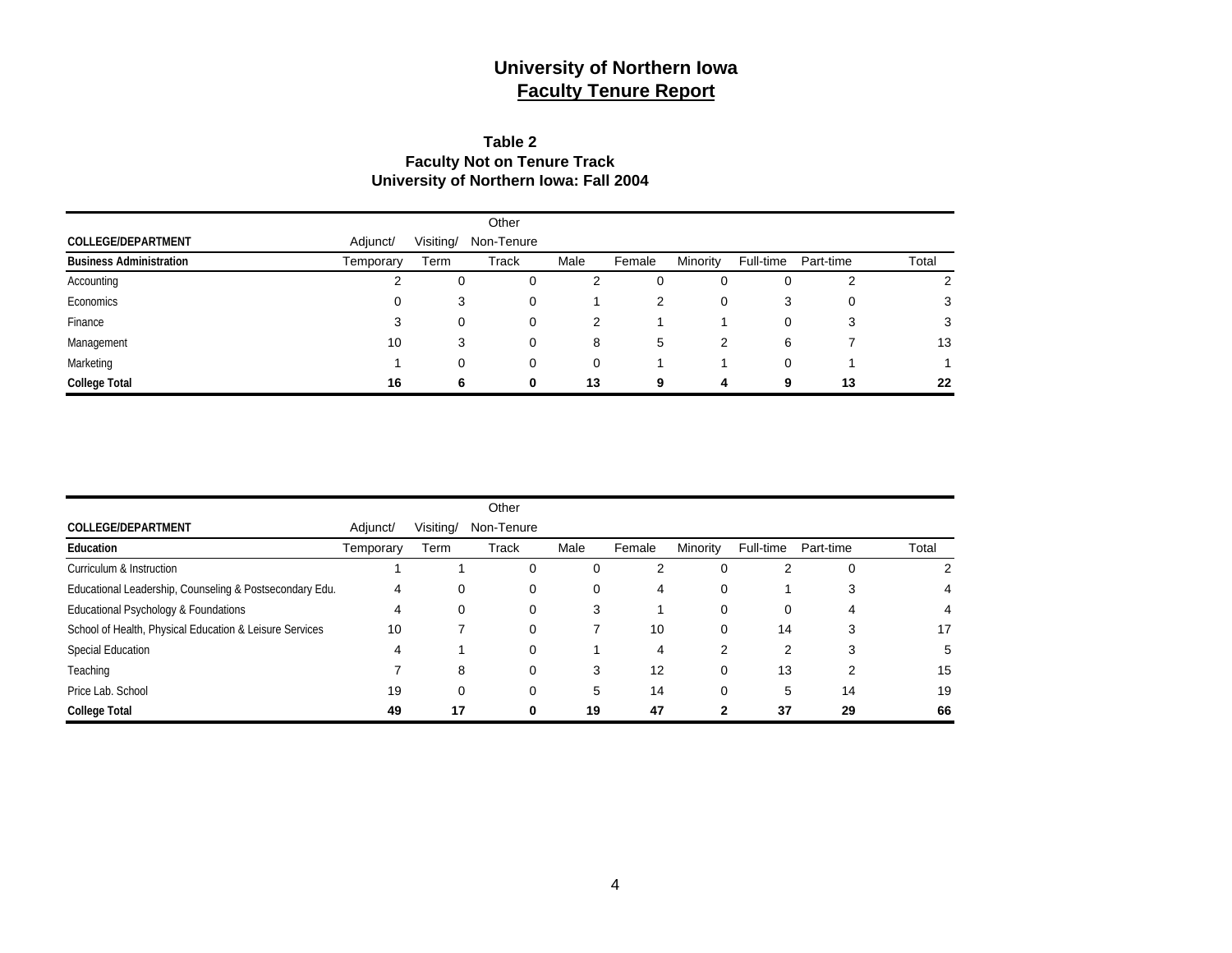#### **Table 2 (Cont.) Faculty Not on Tenure Track University of Northern Iowa: Fall 2004**

|                                 |           |           | Other        |                |        |          |           |           |       |
|---------------------------------|-----------|-----------|--------------|----------------|--------|----------|-----------|-----------|-------|
| <b>COLLEGE/DEPARTMENT</b>       | Adjunct/  | Visiting/ | Non-Tenure   |                |        |          |           |           |       |
| <b>Humanities and Fine Arts</b> | Temporary | Term      | <b>Track</b> | Male           | Female | Minority | Full-time | Part-time | Total |
| Art                             |           |           |              | 3              | 2      | 0        | 2         | 3         | 5     |
| <b>Communication Studies</b>    |           | 3         | 0            | 5              | 5      | 0        | 3         |           | 10    |
| <b>Communicative Disorders</b>  |           |           | 0            |                | 4      | 0        |           |           | 5     |
| English Language & Literature   |           | 0         | 0            | 4              | 5      | 0        | 0         | 9         | 9     |
| Modern Languages                |           |           | 0            | $\overline{2}$ | 3      |          |           | 3         | 5     |
| School of Music                 | 8         | 6         | 0            | 9              | 5      |          | 6         | 8         | 14    |
| Philosophy & Religion           | 5         | 0         | 0            | 4              |        | 0        |           | 4         | 5     |
| Theatre                         |           | 0         |              |                |        | $\Omega$ |           |           |       |
| <b>College Total</b>            | 42        | 12        |              | 28             | 26     |          | 15        | 39        | 54    |

|                           |           |           | Other        |      |        |          |           |           |       |
|---------------------------|-----------|-----------|--------------|------|--------|----------|-----------|-----------|-------|
| <b>COLLEGE/DEPARTMENT</b> | Adjunct/  | Visiting/ | Non-Tenure   |      |        |          |           |           |       |
| <b>Natural Sciences</b>   | Temporary | Term      | <b>Track</b> | Male | Female | Minority | Full-time | Part-time | Total |
| Biology                   | 6         | 2         | 0            |      |        | 0        | 2         | 6         | 8     |
| Chemistry                 | 2         |           | 0            |      | 2      | 0        |           | 2         |       |
| Computer Science          | 0         |           | $\Omega$     |      | 0      | 0        |           | 0         |       |
| Earth Science             | 2         | 0         | 0            | 2    | 0      | 0        |           |           |       |
| Industrial Technology     | 9         | 0         | 0            | 9    | 0      | 0        | 0         | 9         |       |
| <b>Mathematics</b>        | 6         | 0         | 0            | 2    | 4      | 0        | 2         | 4         | 6     |
| Physics                   | 2         | 0         | $\Omega$     | 2    | 0      |          | 0         | 2         |       |
| <b>College Total</b>      | 27        | -4        | $\bf{0}$     | 18   | 13     |          |           | 24        | 31    |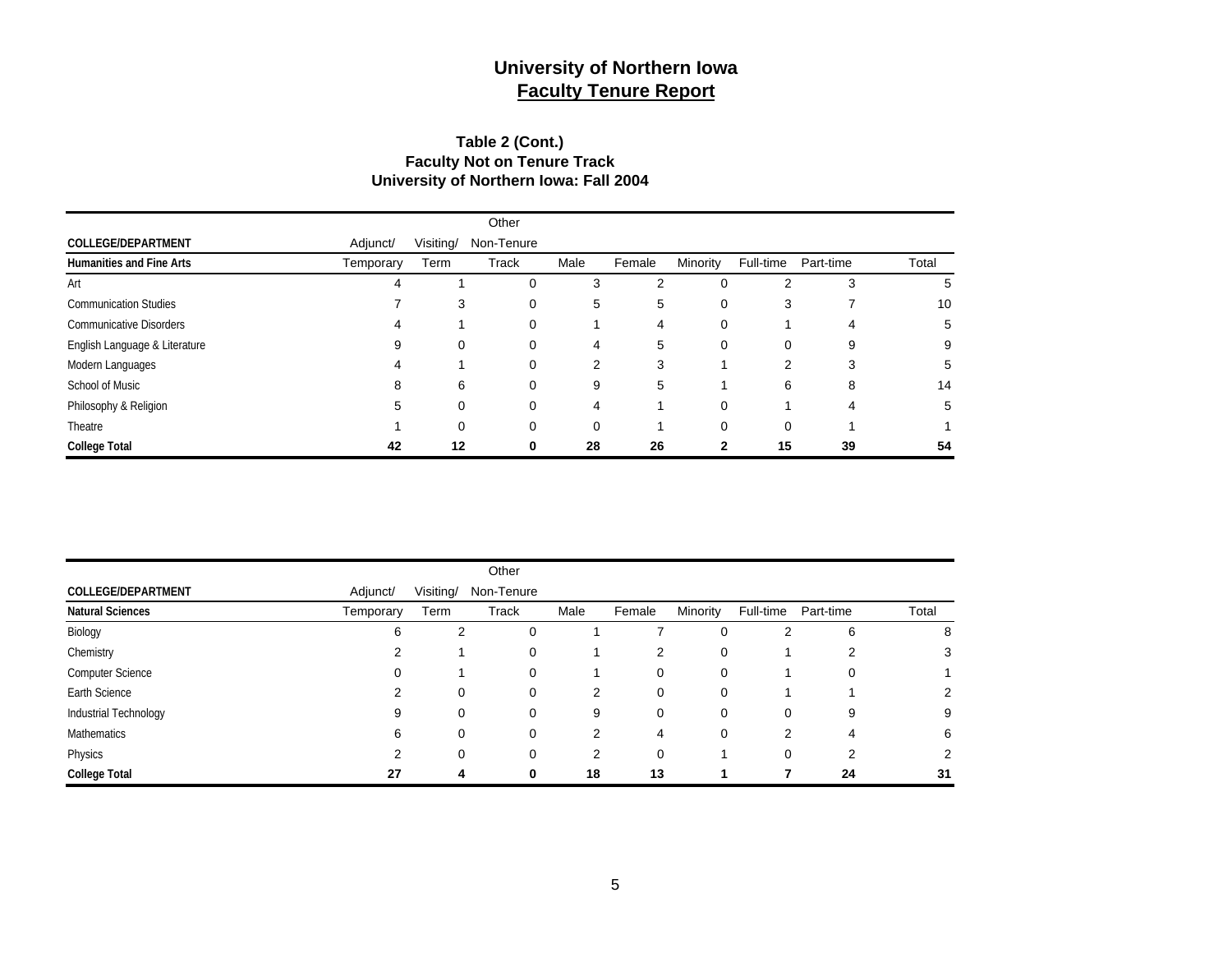#### **Table 2 (Cont.) Faculty Not on Tenure Track University of Northern Iowa: Fall 2004**

|                                        |           |           | Other      |                |        |          |           |           |       |
|----------------------------------------|-----------|-----------|------------|----------------|--------|----------|-----------|-----------|-------|
| <b>COLLEGE/DEPARTMENT</b>              | Adjunct/  | Visiting/ | Non-Tenure |                |        |          |           |           |       |
| Social and Behavioral Sciences         | Temporary | Term      | Track      | Male           | Female | Minority | Full-time | Part-time | Total |
| Design, Family & Consumer Sciences     | 5         | 0         | 0          |                | 4      |          | 0         | 5         | 5     |
| Geography                              |           | 0         | 0          |                |        | 0        | 0         | 2         | 2     |
| History                                | 4         | 0         | 0          | 4              | 0      | 0        | 0         | 4         | 4     |
| <b>Political Science</b>               | 3         | 0         | $\Omega$   | 3              | 0      | 0        |           | ົ         | 3     |
| Psychology                             |           |           | 0          | 0              | 3      |          | 2         |           | 3     |
| Social Work                            |           |           | $\Omega$   | $\overline{2}$ |        |          |           | ົ         | 3     |
| Sociology, Anthropology, & Criminology | 3         | $\Omega$  | $\Omega$   |                | 2      | $\Omega$ |           | 2         | 3     |
| <b>College Total</b>                   | 21        | 2         | 0          | 12             | 11     | 3        | 5         | 18        | 23    |

|                                                    |           |           | Other      |      |        |          |           |           |       |
|----------------------------------------------------|-----------|-----------|------------|------|--------|----------|-----------|-----------|-------|
|                                                    | Adjunct/  | Visiting/ | Non-Tenure |      |        |          |           |           |       |
|                                                    | Temporary | Term      | Track      | Male | Female | Minority | Full-time | Part-time | Total |
| <b>Continuing Education &amp; Special Programs</b> |           |           |            | 0    |        |          |           |           |       |
| Library                                            |           | 0         | $\Omega$   | 0    | 0      |          | $\Omega$  |           | 0     |
| Total                                              |           | n         | 0          | 0    |        |          |           |           |       |
| UNIVERSITY TOTAL                                   | 156       | 41        |            | 90   | 107    | 12       | 74        | 123       | 197   |

\*University of Northern Iowa Instructional Staff Data supplied by Information Technology Services.

Report Prepared by Office of Information Management & Analysis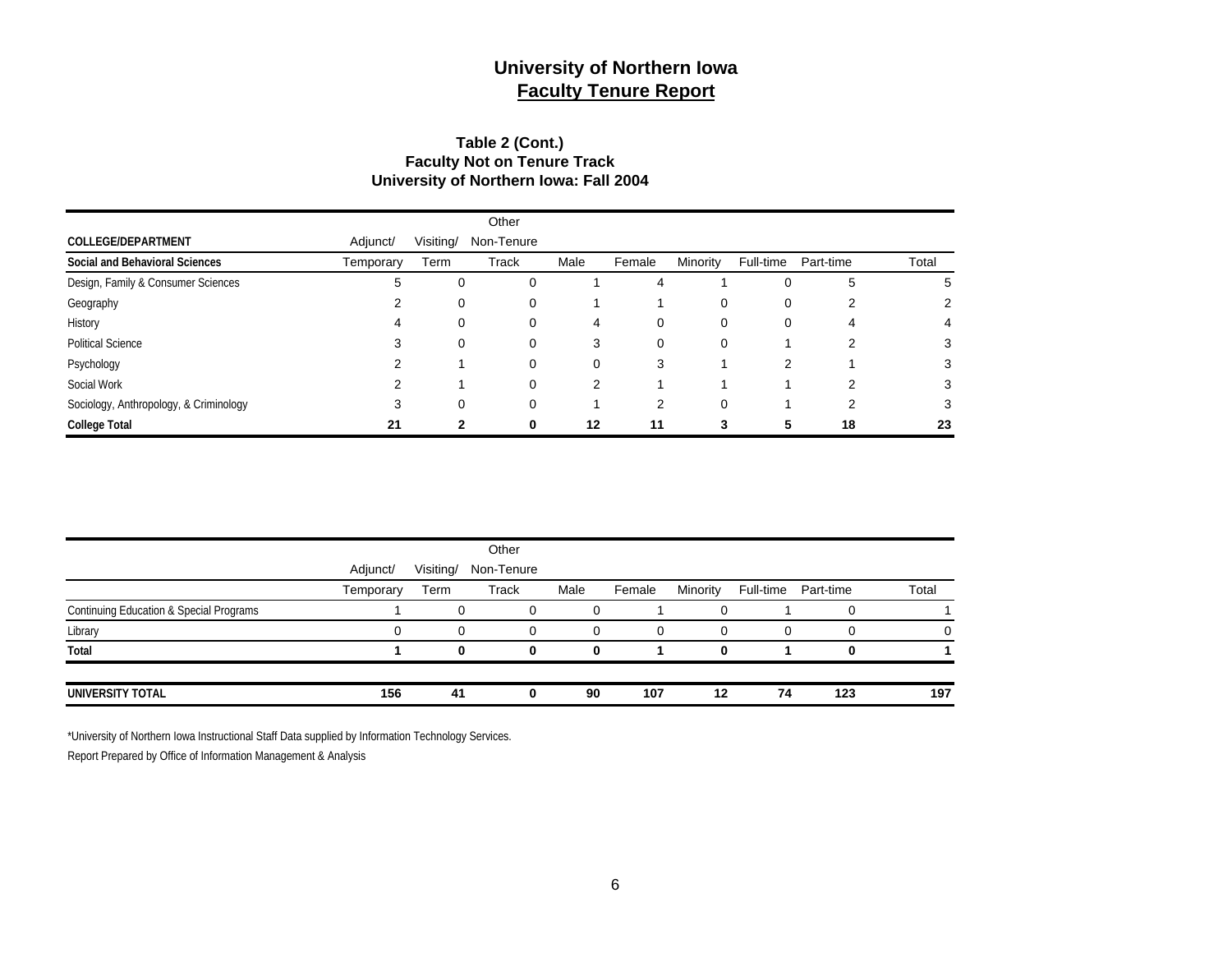#### **Table 3 Faculty by Tenure Status and Rank University of Northern Iowa: Fall 2004**

|                            |         |        |                     |           |       |         | %         | %       |
|----------------------------|---------|--------|---------------------|-----------|-------|---------|-----------|---------|
|                            |         | On     | Not on Tenure Track |           |       | Tenured | Tenured   |         |
|                            |         | Tenure | Adjunct/            | Visiting/ |       |         | of Tenure | of All  |
| <b>Faculty Rank</b>        | Tenured | Track  | Temporary           | Term      | Other | Total   | Eligible  | Faculty |
| Professor                  | 184     | 0      | 2                   | 2         | 0     | 188     | 100.0     | 97.9    |
| Associate Professor        | 215     | 4      | 0                   | 0         | 0     | 219     | 98.2      | 98.2    |
| <b>Assistant Professor</b> | 18      | 122    | 3                   | 3         | 0     | 146     | 12.9      | 12.3    |
| Instructor                 | 28      | 16     | 144                 | 35        | 0     | 223     | 63.6      | 12.6    |
| Lecturer/Other             | 0       | 0      | 8                   | 0         | 0     | 8       | 0.0       | 0.0     |

| <b>University Total</b><br>. | $\bullet$<br>44.<br>$\sim$ | . | .<br>$  -$ | л<br><br>__ | 784<br>____ | --<br>--<br>◡<br>---- | __<br>ენ.შ |
|------------------------------|----------------------------|---|------------|-------------|-------------|-----------------------|------------|
|                              |                            |   |            |             |             |                       |            |

\*University of Northern Iowa Instructional Staff Data supplied by Information Technology Services. Report Prepared by Office of Information Management & Analysis